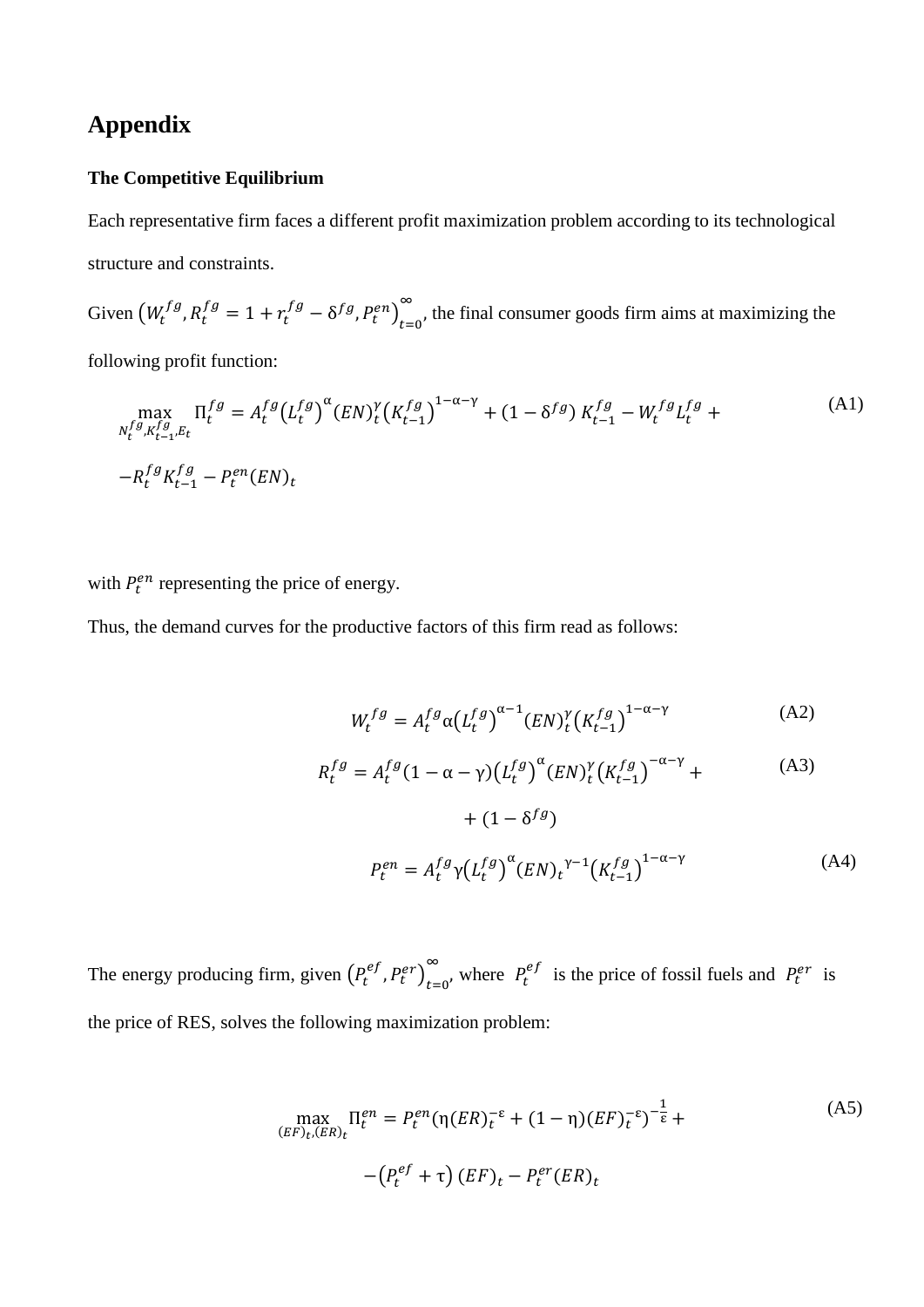with the following fossil fuels and RES demands:

:

$$
P_t^{ef} + \tau = \left[ P_t^{en} \left( -\frac{1}{\varepsilon} \right) (\eta (ER)_{t}^{-\varepsilon} + (1 - \eta) (EF)_{t}^{-\varepsilon})^{-\frac{1}{\varepsilon} - 1} \right]
$$
(A6)  
\*  $(-\varepsilon) (1 - \eta) (EF)_{t}^{-\varepsilon - 1}$ 

$$
P_t^{er} = \left[ P_t^{en} \left( -\frac{1}{\varepsilon} \right) (\eta (ER)_t^{-\varepsilon} + (1 - \eta) (EF)_t^{-\varepsilon})^{-\frac{1}{\varepsilon} - 1} \right]_*
$$
\n(A7)

The fossil fuel representative firm, given the production factor prices  $(W_t^{ef}, F_t, R_t^{ef} = 1 + r_t^{ef} \delta^{ef}$ ) $_{t=0}^{\infty}$ , maximizes its profit function (A8) subject to the constraint (A9) determined by the exhaustibility of the fossil fuel deposit,  $S_t$ :

$$
\max_{\substack{N_t^{ef}, K_{t-1}^{ef}, S_t}} \Pi_t^{ef} = (P_t^{ef} + \tau) A_t^{ef} (L_t^{ef})^{\theta} (S_{t-1})^{\zeta} (K_{t-1}^{ef})^{1-\theta-\zeta} + (1 - \delta^{ef}) K_{t-1}^{ef} - W_t^{ef} L_t^{ef} - R_t^{ef} K_{t-1}^{ef} - F_t S_{t-1}
$$
\n
$$
S_t - S_{t-1} = -\delta^s S_{t-1} - (EF)_t \tag{A9}
$$

$$
\max_{N_t^{ef}, K_{t-1}^{ef}, S_t} E_0 \sum_{t=0}^{\infty} \rho^t \left(\Pi_t^{ef}\right) = \left(P_t^{ef} + \tau\right) A_t^{ef} \left(L_t^{ef}\right)^{\theta} \left(K_t^{ef}\right)^{1-\theta} (S_{t-1})^{\varsigma} + (1 - \delta^{ef}) K_{t-1}^{ef} + \frac{-W_t^{ef} L_t^{ef} - R_t^{ef} K_{t-1}^{ef} - F_t S_{t-1}}{s.t. [S_t - S_{t-1} = -\delta^s S_{t-1} - (EF)_t]}
$$
\n(A11)

The problem is solved using a dynamic programming technique that maximizes the Lagrangian function,  $L$ , i.e.: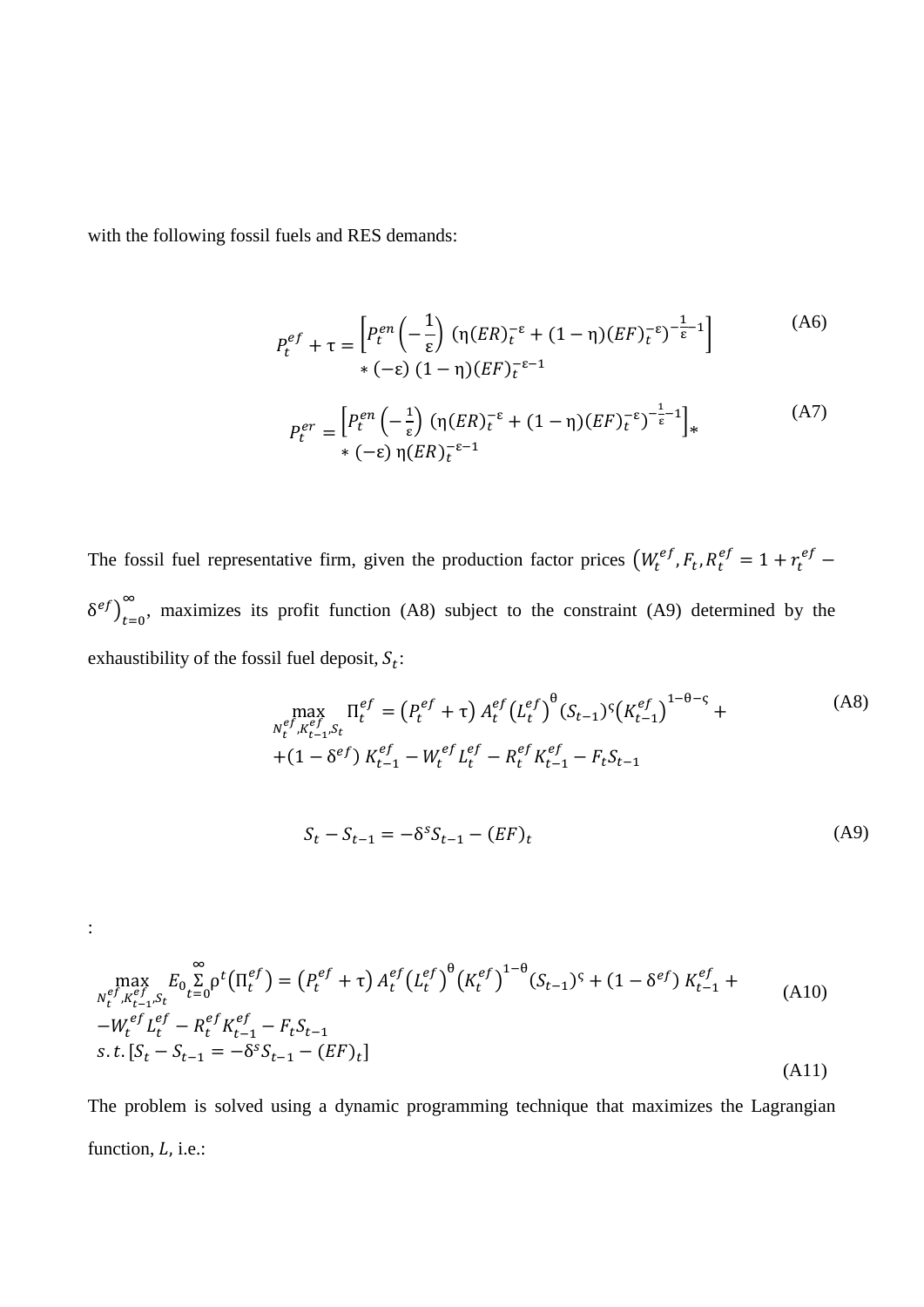$$
L = \max_{N_t^{ef}, K_{t-1}^{ef}, S_t} E \left[ \sum_{t=0}^{\infty} \rho^t \left( \frac{(P_t^{ef} + \tau) A_t^{ef} (L_t^{ef})^{\theta} (S_{t-1})^{\zeta} (K_t^{ef})^{1-\theta-\zeta}}{+(1-\delta^{ef}) K_{t-1}^{ef} - W_t^{ef} L_t^{ef} - R_t^{ef} K_{t-1}^{ef} - F_t S_{t-1}} \right) + \right]
$$
(A12)

with the following necessary conditions:

$$
\frac{\partial L}{\partial L_t^{ef}} \left[ A_t^{ef} \theta \left( N_t^{ef} \right)^{\theta - 1} (S_{t-1})^{\varsigma} \left( K_t^{ef} \right)^{1 - \theta - \varsigma} \right] \left[ \left( P_t^{ef} + \tau \right) - \lambda_t \right] - W_t^{ef} = 0 \tag{A13}
$$

$$
\frac{\partial L}{\partial K_{t-1}^{ef}} \left[ A_t^{ef} (1 - \theta - \varsigma) (L_t^{ef})^{\theta} (K_t^{ef})^{-\theta - \varsigma} (S_{t-1})^{\varsigma} \right] \left[ (P_t^{ef} + \tau) - \lambda_t \right] - R_t^{ef} \tag{A14}
$$
\n
$$
+ (1 - \delta^{ef}) = 0
$$

$$
\frac{\partial L}{\partial S_t} \left[ \varsigma A_t^{ef} \left( L_t^{ef} \right)^{\theta} \left( K_t^{ef} \right)^{1-\theta-\varsigma} (S_{t-1})^{\varsigma-1} \right] \left[ \left( P_t^{ef} + \tau \right) - \lambda_t \right] - F_t + \lambda_{t+1} \rho (1 - \delta^s) = 0 \tag{A15}
$$

The substitution of the condition  $(A14)$  into the  $(A15)$  leads to the relationship between the expected price of fossil fuels and the cost of fossil deposits, according to the Hotelling (1931) rule:

$$
E_0 \rho(P_{t+1}^{ef} + \tau) = E_0 \left( \rho \frac{R_{t+1}^{ef} - (1 - \delta^{ef})}{\frac{A_{t+1}^{ef} (1 - \theta - \varsigma) (L_{t+1}^{ef})^{\theta} (K_t^{ef})^{-\theta - \varsigma}}{M^p \text{ of capital}}} \right) + \frac{F_t}{(1 - \delta^s)} + \frac{F_t}{(1 - \delta^s)} + \frac{F_t}{M^p \text{ of capital}}
$$
\n
$$
-\left( \frac{\frac{C_0 A_t^{ef} (L_t^{ef})^{\theta} (K_t^{ef})^{1 - \theta - \varsigma}}{M^p \text{ of fossil deposits}}}{\frac{A_t^{ef} (1 - \theta - \varsigma) (L_t^{ef})^{\theta} (K_{t-1}^{ef})^{-\theta - \varsigma}}{M^p \text{ of capital}}} \right) \left( \frac{R_t^{ef} - (1 - \delta^{ef})}{(1 - \delta^s)} \right)
$$
\n(A16)

which states that the expected discounted price of fossil fuels is an increasing function of:

- the expected ratio between the net interest rate on physical capital and marginal productivity of capital (the first addend of  $(A16)$ );
- the net cost of the fossil fuel deposits (the second addend of (A17));  $\bullet$

and a decreasing function of the ratio between the marginal productivity of fossil fuel deposits and the marginal productivity of capital.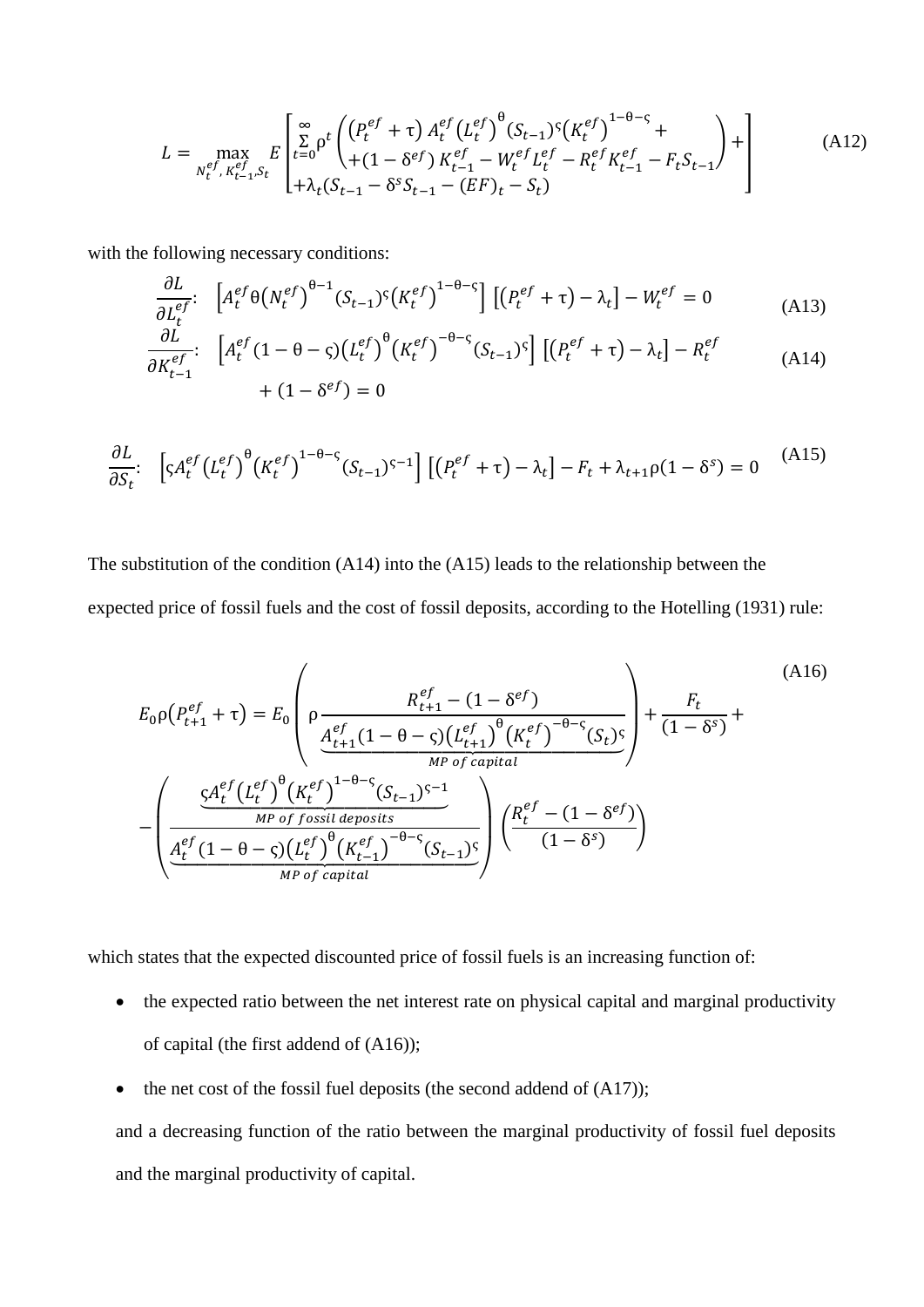The substitution of the condition  $(A13)$  into the  $(A15)$  also generates a relationship between the expected price of fossil fuels and the cost of fossil deposits, i.e. the Hotelling rule, but instead of marginal productivity of capital there is the marginal productivity of labor:

$$
E_0 \rho \left( P_{t+1}^{ef} + \tau \right) = E_0 \left( \rho \frac{R_{t+1}^{ef} - (1 - \delta^s)}{\underbrace{A_t^{ef} \theta \left( L_t^{ef} \right)^{\theta-1} \left( K_{t-1}^{ef} \right)^{1-\theta-\varsigma} \left( S_{t-1} \right)^{\varsigma}}_{MP \ of \ labor} \right) + \frac{F_t}{(1 - \delta^s)} + \frac{(A17)}{\underbrace{A_t^{ef} \left( L_t^{ef} \right)^{\theta} \left( K_{t-1}^{ef} \right)^{1-\theta-\varsigma} \left( S_{t-1} \right)^{\varsigma-1}}_{MP \ of \ f \text{essil} \text{ deposits}} \right)}_{MP \ of \ [a \text{thor} \text{the second term} \text{the second term} \text{the second term} \text{the second term} \text{the second term} \text{the second term} \text{the second term} \tag{A17}
$$

where the subscript MP indicates the marginal productivity.

The conditions (A13) and (A14) can be solved for the co-state variable,  $\lambda_t$ , in order to obtain the first order conditions for capital,  $K_{t-1}^{ef}$ , and labor,  $L_t^{ef}$ :

$$
W_{t}^{ef} = \underbrace{A_{t}^{ef} \theta(L_{t}^{ef})^{\theta-1} (K_{t-1}^{ef})^{\theta} (S_{t-1})^{\varsigma}}_{\ast} \times \left[ (P_{t}^{ef} + \tau) + R_{t}^{ef} - (P_{t}^{ef} + \tau) \underbrace{A_{t}^{ef} \theta(L_{t}^{ef})^{\theta} (K_{t-1}^{ef})^{\theta-1} (S_{t-1})^{\varsigma}}_{MP \ of \ capital} \right]
$$
\n(A18)

 $(A19)$ 

$$
R_{t}^{ef} = A_{t}^{ef} (1 - \theta - \varsigma) (L_{t}^{ef})^{\theta} (K_{t-1}^{ef})^{-\theta - \varsigma} (S_{t-1})^{\varsigma} * \nM_{P \text{ of capital}} \times \left[ (P_{t}^{ef} + \tau) + W_{t}^{ef} - (P_{t}^{ef} + \tau) \underbrace{A_{t}^{ef} \theta (L_{t}^{ef})^{\theta - 1} (K_{t-1}^{ef})^{1 - \theta - \varsigma} (S_{t-1})^{\varsigma}}_{M_{P \text{ of labor}}} \right] + (1 - \delta^{ef})
$$

Finally, the RES sector, given  $(W_t^{er}, R_t^{er} = 1 + r_t^{er} - \delta^{er})_{t=0}^{\infty}$ , faces the following maximization problem: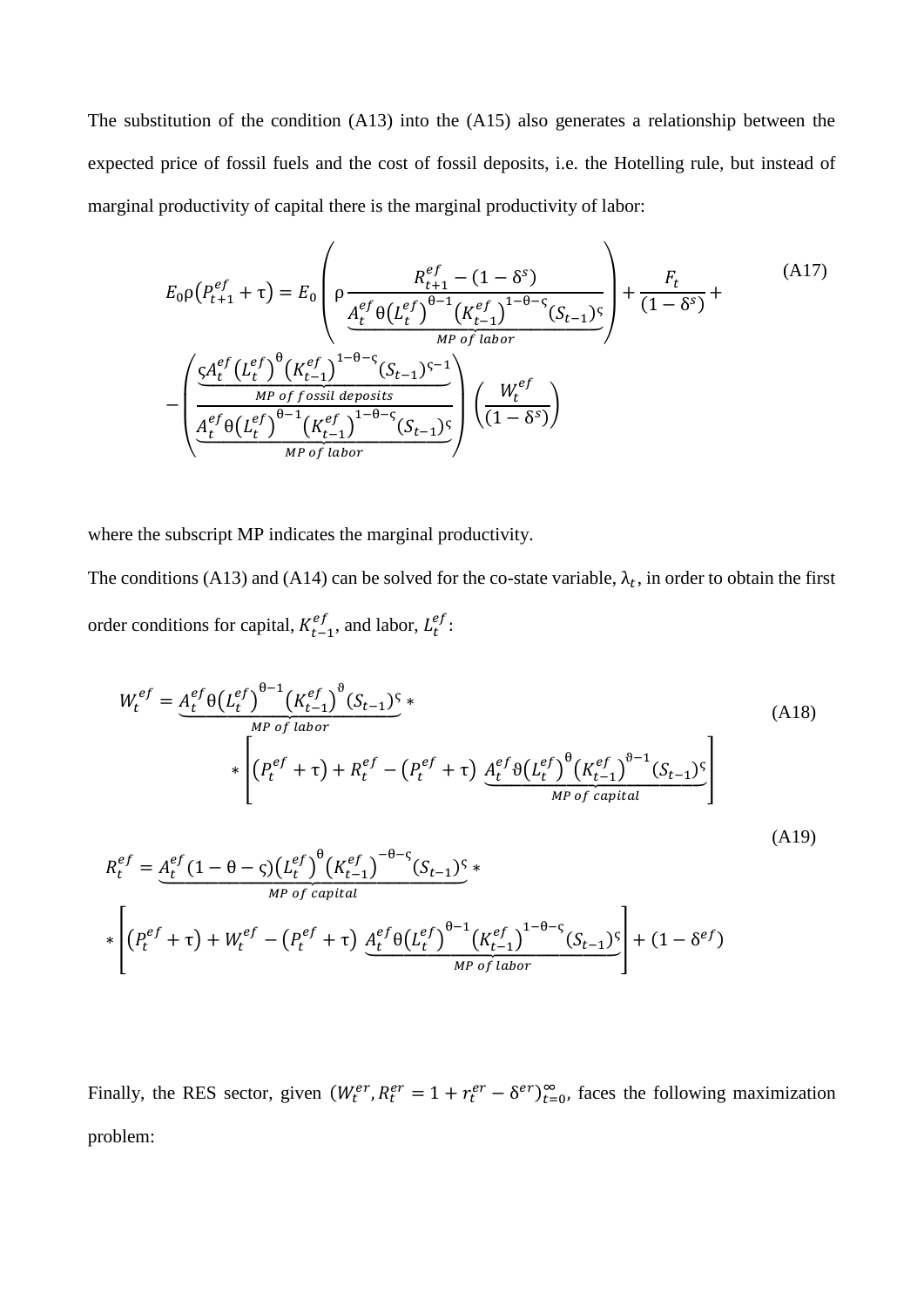$$
\max_{N_t^{er}, K_{t-1}^{er}} \Pi_t^{er} = (P_t^{er} + \mu_t) A_t^{er} (L_t^{er})^{\iota} (K_{t-1}^{er})^{1-\iota} + (1 - \delta^{er}) K_{t-1}^{er} + (A20) - W_t^{er} L_t^{er} - R_t^{er} K_{t-1}^{er}
$$

with the corresponding first order conditions:

$$
W_t^{er} = (P_t^{er} + \mu_t) A_t^{er} (\mathcal{L}_t^{ef})^{t-1} (K_{t-1}^{er})^{1-t}
$$
 (A21)

$$
R_t^{er} = (P_t^{er} + \mu_t) A_t^{er} (1 - \iota) (L_t^{ef})^{\iota} (K_{t-1}^{er})^{-\iota} + (1 - \delta^{er})
$$
 (A22)

#### **The Households**

The representative household's problem is solved by maximizing the following dynamic Lagrangian function:

$$
L
$$
\n
$$
= \max_{(c_t, L_t^i, K_t^i)_{t=0}^{\infty}} E \sum_{t=0}^{\infty} \rho^t \left[ \left( \frac{\left( Y_t \frac{(C_t)^{1-q}}{1-q} \right) + \frac{\left( L_t^{ef} \right)^{1+\omega}}{1+\chi} - \frac{\left( L_t^{ef} \right)^{1+\omega}}{1+\omega} - \frac{\left( L_t^{er} \right)^{1+\psi}}{1+\psi} \right) + \frac{\left( V_t^{ef} \sum_{t=0}^{1+\omega} \left( Y_t \frac{(C_t)^{1-q}}{1+\chi} \right) - \frac{\left( L_t^{ef} \right)^{1+\omega}}{1+\psi} \right)}{\left( V_t^{fg} \sum_{t=0}^{1+\omega} \left( V_t^{ef} \sum_{t=0}^{1+\omega} \left( Y_t \frac{(C_t)^{1-q}}{1+\chi_t^{ef}} \right) - \frac{\left( L_t^{er} \right)^{1+\psi}}{1+\psi} \right) + \frac{\left( V_t^{ef} \sum_{t=0}^{1+\omega} \left( Y_t \frac{(C_t)^{1-q}}{1+\chi_t^{ef}} \right) - \frac{\left( L_t^{ef} \right)^{1+\psi}}{1+\psi} \right)}{\left( V_t^{ef} \sum_{t=0}^{1+\omega} \left( V_t \frac{(C_t)^{1-q}}{1+\chi_t^{ef}} \right) - \frac{\left( L_t^{ef} \right)^{1+\psi}}{1+\psi} \right)} \right] \tag{A23}
$$

Moreover we assume that:

- the initial values of the capital stocks,  $K_0^i$  with  $i(fg, ef, er)$ , and fossil fuel deposit,  $S_0$ , are given and positive;
- these inequality constraints hold:  $C_t > 0$ ,  $L_t^i > 0$  with  $i(fg, ef, er) > 0$ ;
- this transversality condition holds:  $\lim_{t\to\infty} \rho^t \overline{\omega}_t K_t = 0$ , where  $\overline{\omega}_t$  is the dynamic Lagrange multiplier.

The corresponding first-order conditions are summarized below: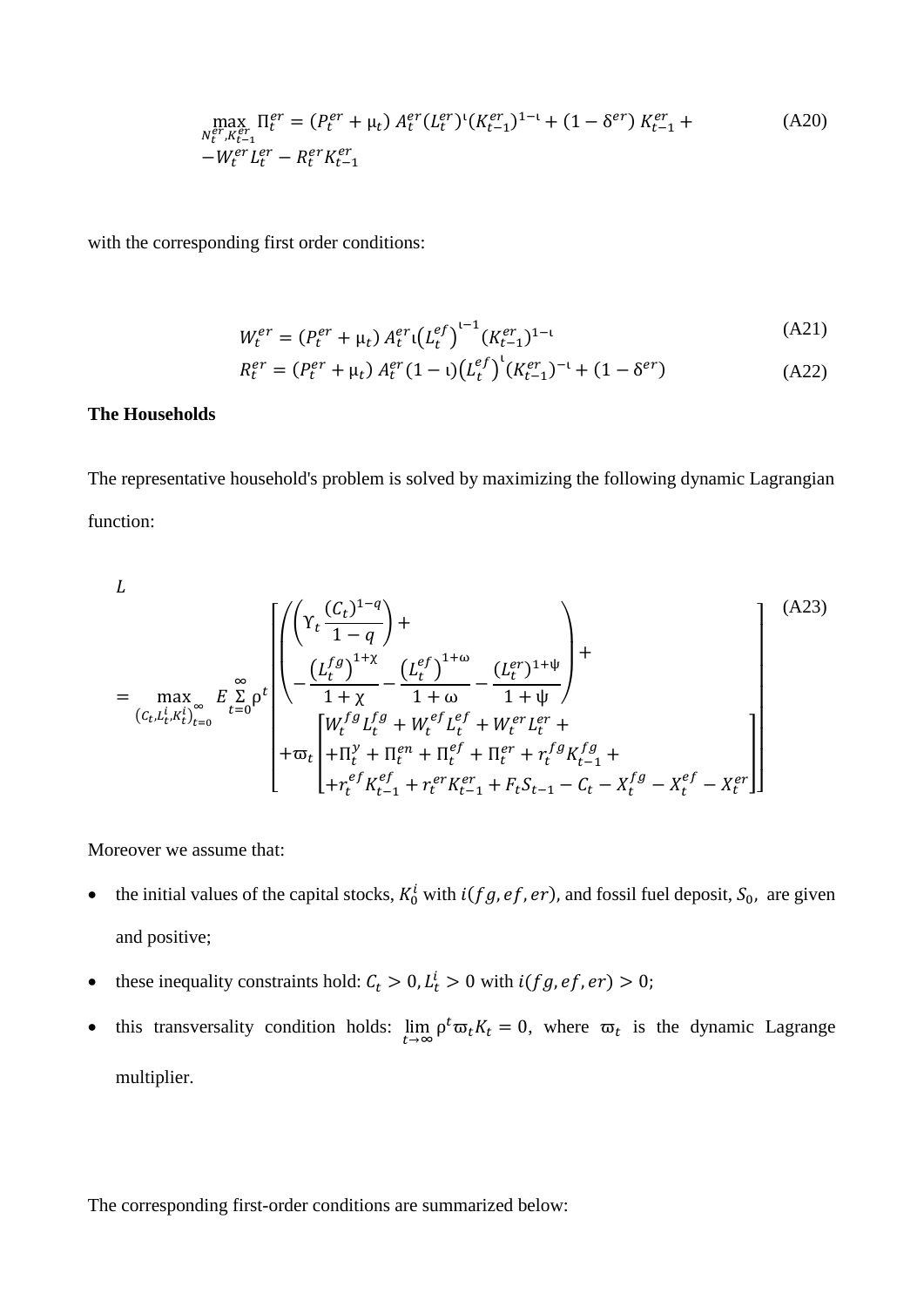$$
\frac{\partial L}{\partial C_t}: \quad \Upsilon_t(C_t)^{-q} = \varpi_t \tag{A24}
$$

$$
\frac{\partial L}{\partial L_t^{fg}} \colon \left( L_t^{fg} \right)^{\chi} = \varpi_t W_t^{fg} \tag{A25}
$$

$$
\frac{\partial L}{\partial L_t^{ef}}: \quad (L_t^{ef})^\omega = \varpi_t W_t^\omega \tag{A26}
$$

$$
\frac{\partial L}{\partial L_t^{er}}: \quad (L_t^{er})^{\psi} = \varpi_t W_t^{\psi} \tag{A27}
$$

$$
\frac{\partial L}{\partial K_t^{fg}}: \quad \rho E_t \big( \varpi_{t+1} R_{t+1}^{fg} \big) = \varpi_t \tag{A28}
$$

$$
\frac{\partial \tilde{L}}{\partial K_t^{ef}} \colon \rho E_t(\varpi_{t+1} R_{t+1}^{ef}) = \varpi_t \tag{A29}
$$

$$
\frac{\partial L}{\partial K_t^{er}} \colon \rho E_t(\varpi_{t+1} R_{t+1}^{er}) = \varpi_t \tag{A30}
$$

$$
\frac{\partial L}{\partial \varpi_t} : W_t^{fg} L_t^{fg} + W_t^{ef} L_t^{ef} + W_t^{er} L_t^{er} + r_t^{fg} K_{t-1}^{fg} +
$$
\n
$$
+ F_t S_{t-1} + r_t^{ef} K_{t-1}^{ef} + r_t^{er} K_{t-1}^{er}
$$
\n
$$
= C_t + X_t^{fg} + X_t^{ef} + X_t^{er} - \Pi_t^{fg} - \Pi_t^{ef} - \Pi_t^{ef}
$$
\n
$$
(A31)
$$

We are able to eliminate the Lagrange multiplier, substituting in each expression their values:

$$
\frac{\partial L}{\partial C_t}:\ \ \mathbf{\Upsilon}_t(C_t)^{-q} = \varpi_t \tag{A32}
$$

$$
\frac{\partial L}{\partial L_t^{fg}} \colon \left( L_t^{fg} \right)^{\chi} = \Upsilon_t (C_t)^{-q} W_t^{fg} \tag{A33}
$$

$$
\frac{\partial \dot{L}}{\partial L_t^{ef}} \qquad \left( N_t^{ef} \right)^{\omega} = \Upsilon_t (C_t)^{-q} W_t^{ef} \tag{A34}
$$

$$
\frac{\partial L}{\partial L_t^{er}}: \quad (L_t^{er})^{\psi} = \Upsilon_t (C_t)^{-q} W_t^{er} \tag{A35}
$$

$$
\frac{\partial L}{\partial K_t^{fg}} \colon \rho E_t \big[ Y_{t+1} (C_{t+1})^{-q} R_{t+1}^{fg} \big] = Y_t (C_t)^{-q} \tag{A36}
$$

$$
\frac{\partial L}{\partial K_t^{ef}} \colon \rho E_t \big[ Y_{t+1} (C_{t+1})^{-q} R_{t+1}^{ef} \big] = Y_t (C_t)^{-q}
$$
\n(A37)

$$
\frac{\partial L}{\partial K_t^{er}} \colon \rho E_t[\Upsilon_{t+1}(C_{t+1})^{-q} R_{t+1}^{er}] = \Upsilon_t(C_t)^{-q}
$$
\n(A38)

$$
\frac{\partial L}{\partial \varpi_t}: \quad W_t^{fg} L_t^{fg} + W_t^{ef} L_t^{ef} + W_t^{er} L_t^{er} + r_t^{fg} K_{t-1}^{fg} +
$$
\n
$$
+ r_t^{ef} K_{t-1}^{ef} + r_t^{er} K_{t-1}^{er} + F_t S_{t-1}
$$
\n
$$
= C_t + X_t^{fg} + X_t^{ef} + X_t^{er} - \Pi_t^{fg} - \Pi_t^{ef}
$$
\n
$$
- \Pi_t^{ef} - \Pi_t^{er}
$$
\n
$$
(A39)
$$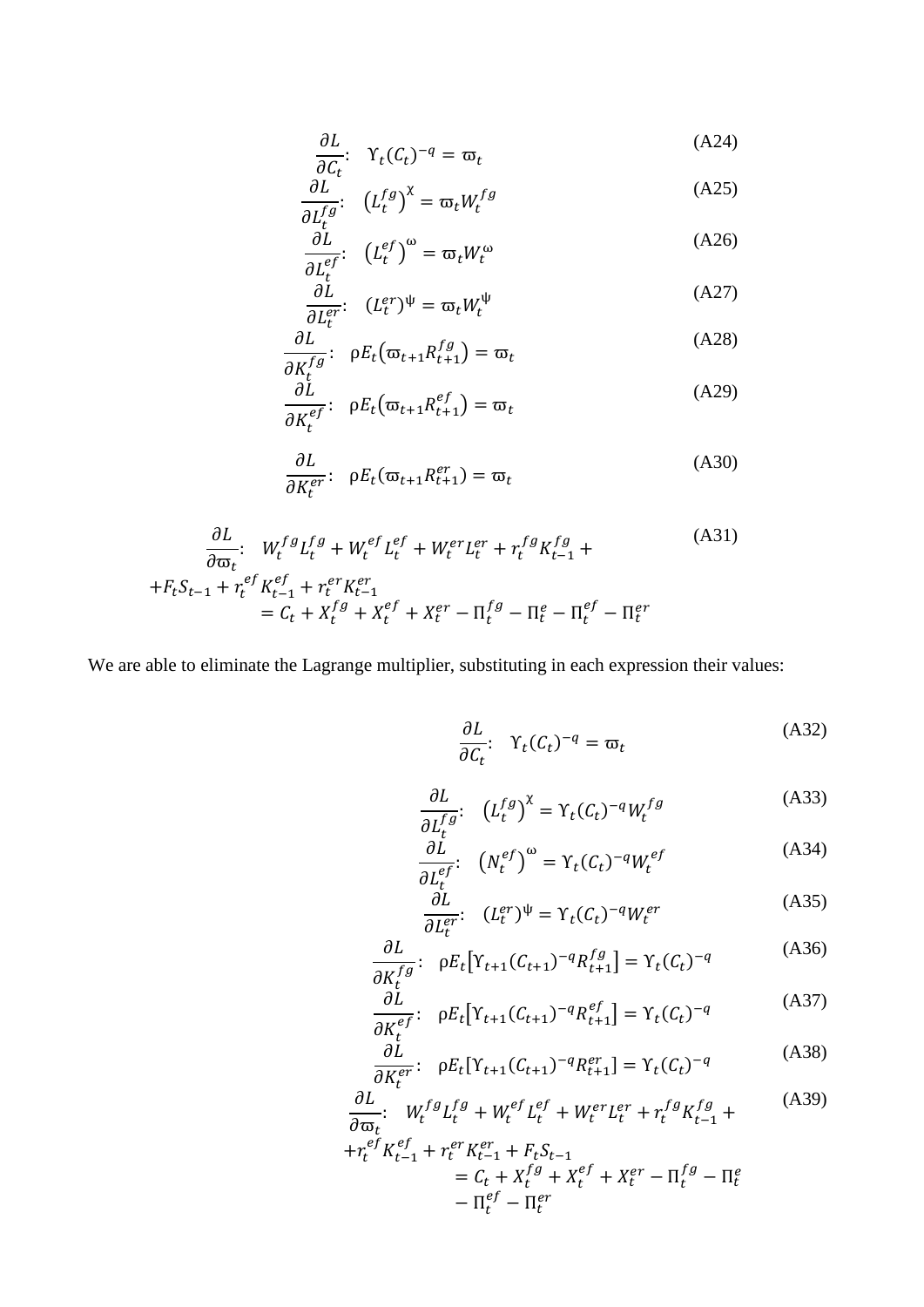The relationships (A36), (A37) and (A38) are the Euler equations, which are very commonly explored in these models; in this case, those equations state a non-arbitrage condition among private capital rates:  $R_{t+1}^{fg} = R_{t+1}^{ef} = R_{t+1}^{er}$ 

#### **Calibration and Prior Distributions**

The prior distributions and the calibrated values are shown in tables 3, 4 and 5.

The prior densities are consistent with the domain of the parameters. Following Del Negro and Schorfheide (2008), in the prior elicitation process we divided the parameters into three groups, on the basis of the information used to calibrate the priors.

The first group of parameters consists of those that determine the steady state [ $\alpha$ ,  $\gamma$ ,  $\sigma$ ,  $\theta$ ,  $\zeta$ ,  $\iota$ ,  $\eta$ ,  $\delta^{fg}$ ,  $\delta^{\rm ef}$ ,  $\delta^{\rm er}$ ,  $\delta^{\rm sf}$ ] and whose calibration derives from macroeconomic 'great ratios' mainly referred to the sample information. In the second group there are parameters that are related to policy, households, production [Γ<sup>(A)</sup>, τ, *q*, ψ, ω, χ, ρ], taken either from micro-level data or from the literature or from out-of-the-sample information. In the last group there are parameters describing the propagation mechanism of the stochastic shocks, such as standard deviations of them and autocorrelations  $[\phi^{\text{fg}}]$ ,  $\phi^{\text{ef}}, \phi^{\text{er}}, \phi^{\text{fg}}, \sigma_{\epsilon}^{\text{ef}}, \sigma_{\epsilon}^{\text{ef}}, \sigma_{\epsilon}^{\text{ef}}$ ,  $\phi_{\epsilon}^{\text{ef}}, \phi_{\epsilon}^{\text{ef}}, \phi_{\epsilon}^{\text{ef}}$ ,  $\phi_{\epsilon}^{\text{ef}}, \phi_{\epsilon}^{\text{ef}}, \sigma_{\epsilon}^{\text{ef}}, \phi_{\epsilon}^{\text{ef}}$ of the observable variables, which are also consistent with the results found by the literature.

Moreover, in the calibration phase, we assume that the energy sector's production function elasticities have the same prior means as the corresponding means of final output. The final output production function elasticities with respect to labor, α and energy, γ, are distributed according to a beta random variable with means equal to the average shares of wages and energy in the GDP, with a standard deviation of 0.05. Fossil fuel and RES production function elasticities with respect to labor  $(θ, ι)$ follow a beta distribution with means equal to those of the final output, but with a slightly higher standard deviation of 0.1. The average production share of hydrocarbon extraction costs  $(c)$  is calibrated at 0.20, with a standard deviation of 0.1 for all the countries (Nomisma, 2012). The capital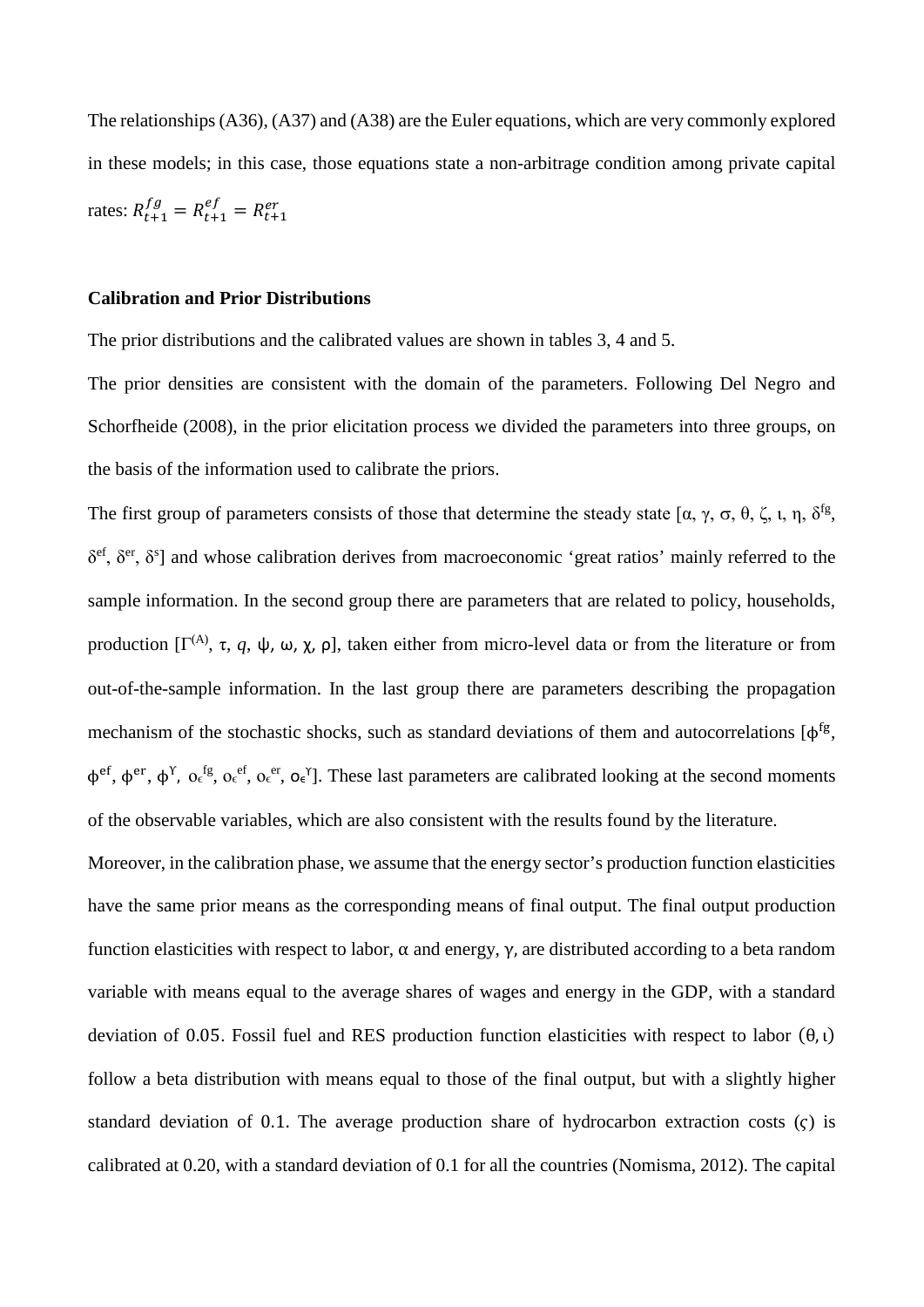depreciation rate for final output  $(\delta^{fg})$  is calibrated at a value of 0.10, which is consistent for all the countries considered, with the differences between the gross real interest rate for physical capital and the net one. The other capital depreciation rates ( $\delta^{ef}$ ,  $\delta^{er}$ ) are distributed according to a beta random variable with means equal to 0.10. For the fossil fuel deposits depreciation rate,  $\delta^s$ , the prior mean is equal to 0.05 and it is distributed according to a beta random variable (Considine, 2000). The standard deviations for  $\delta^{ef}$ ,  $\delta^{ef}$ ,  $\delta^{s}$  are set at 0.10. The share of RES in the energy production function, η, follows a beta distribution with mean equal to the average share of RES and fossil fuels in energy production from 2006 to 2011 (World Bank Group, 2016). The elasticity of substitution between RES and fossil fuels follows a gamma distribution with a mean of 0.45 for the E.U.15 and 0.51 for China and the U.S. (Pelli, 2012).

The coefficient of relative risk aversion,  $q$ , which is the inverse of the intertemporal elasticity of substitution of consumption, is normally distributed with a mean of 1.1 for the E.U.15, 1.4 for the U.S. and 2.5 for China<sup>[1](#page-7-0)</sup> (Gandelman and Murillo, 2015) and standard deviations of 0.5. According to Smets and Wouters (2003; 2007) and Dai et al. (2015), the inverse of the Frisch elasticities of labor supply,  $\psi$ ,  $\omega$  and  $\chi$ , follow a gamma distribution with a mean equal to 2 and a standard deviation of 0.75 for all three countries. Following the real business cycle literature (Blanchard and Quah, 1989; King and Rebelo, 1999) and the second moments of the sample data, the persistence coefficients for the stochastic processes related to the TFPs,  $\phi$ <sup>fg</sup>,  $\phi$ <sup>er</sup>,  $\phi$ <sup>ef</sup> and taste shifter,  $\phi$ <sup>Y</sup>, are beta distributed with a mean equal to 0.85, following the real business cycle literature (Blanchard and Quah, 1989; King and Rebelo, 1999; Smets and Wouters, 2003) and a standard deviation equal to 0.10.

The intertemporal discount factor ρ has been calibrated with the value of 0.90 for all the countries, which is consistent with the steady state values for private capital rentals for all the countries, according to Euler equations. The standard deviations of TFP and taste shifter shocks follow an inverse gamma distribution with a mean equal respectively to 0.4 (for final output and fossil fuel

**.** 

<span id="page-7-0"></span><sup>1</sup> For China, we use the estimates for Taiwan.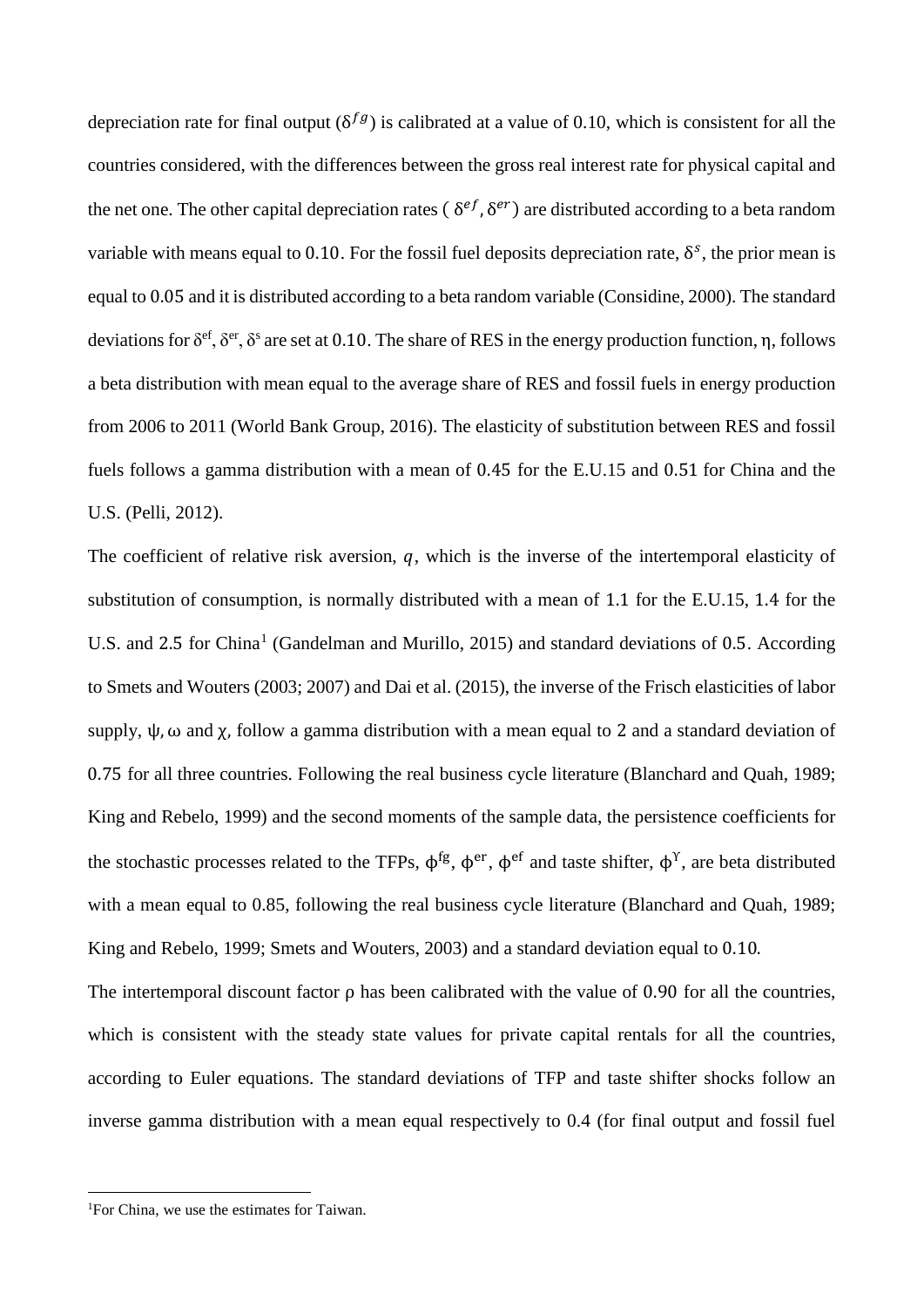TFP) and 0.2 (for the taste shifter) for the E.U.15 (Smets and Wouters, 2003), 0.10 (for final output and fossil fuels' TFP) and 0.10 (for the taste shifter) for the U.S. (Smets and Wouters, 2007), 0.40 (for final output and fossil fuels' TFP) and 0.70 (for the taste shifter) for China (Dai et al. 2015). In addition, in order to capture the higher volatility related to RES production, we calibrate, for all three countries, the mean of the RES TFP shock at a value of 1. The corresponding standard deviations are always equal to  $2<sup>2</sup>$  $2<sup>2</sup>$ . The mean of the effective excise tax rates (Euros/TOE) on gasoline is assumed as a proxy of the environmental tax rate, τ (American Petroleum Institute, 2016; European Commission, 2016; United Nations Environment Programme, 2015). This variable follows a gamma distribution with a standard deviation of 0.1.

**Table 3: Prior Distributions of Structural Parameters**

**.** 

| <b>Parameters</b>         | <b>Distribution</b> | <b>Mean</b> | St. Dev. |
|---------------------------|---------------------|-------------|----------|
| <b>Final Output</b>       |                     |             |          |
| α                         | Beta                | 0.60        | 0.05     |
| γ                         | Beta                | 0.02        | 0.10     |
| $\delta^{\text{fg}}$      | Fixed               | 0.10        |          |
| $\phi$ <sup>fg</sup>      | Beta                | 0.85        | 0.10     |
| $\Gamma^{(A)}$            | Normal              | 1.60        | 0.10     |
| $O_{\varepsilon}$ fg      | Inv.gamma           | 0.40        | 2.00     |
| <b>Fossil Fuels</b>       |                     |             |          |
| $\delta^{\rm ef}$         | Beta                | 0.10        | 0.10     |
| $\delta^{\rm s}$          | Beta                | 0.05        | 0.10     |
| $\theta$                  | Beta                | 0.60        | 0.10     |
| ζ                         | Beta                | 0.20        | 0.10     |
| $\phi$ <sup>ef</sup>      | Beta                | 0.85        | 0.10     |
| $\mathbf T$               | Gamma               | 583.18      | 0.10     |
| $o_{\varepsilon}{}^{ef}$  | Inv.gamma           | 0.40        | 2.00     |
| <b>RES</b>                |                     |             |          |
| $\delta^{\rm er}$         | Beta                | 0.10        | 0.10     |
| ι                         | Beta                | 0.60        | 0.10     |
| $\varphi^{\mathrm{er}}$   | Beta                | 0.85        | 0.10     |
| $o_{\varepsilon}^{\ e r}$ | Inv.gamma           | 1.00        | 2.00     |
| Energy                    |                     |             |          |

<span id="page-8-0"></span><sup>2</sup>The choice of these loose priors for the standard deviations, consistent with the literature (see Smets and Wouters, 2007, among others), resulted from our decision to 'let the data talk' in order to determine the role of each shock in explaining the model's volatility.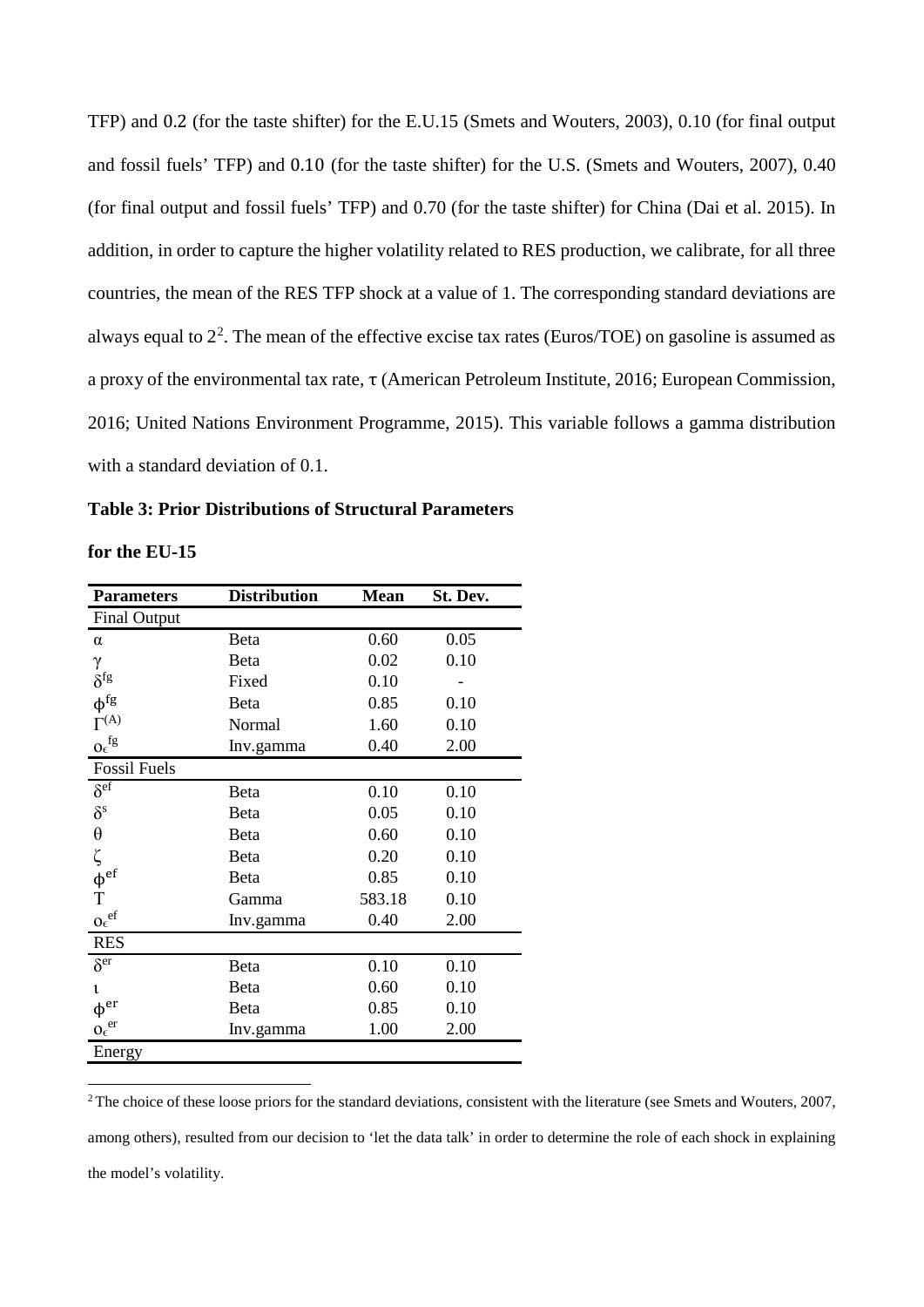| σ                                     | Gamma     | 1.22 | 0.05 |
|---------------------------------------|-----------|------|------|
| η                                     | Beta      | 0.12 | 0.10 |
| Demand                                |           |      |      |
| q                                     | Normal    | 1.10 | 0.50 |
| Ψ                                     | Gamma     | 2.00 | 0.75 |
| $\Omega$                              | Gamma     | 2.00 | 0.75 |
| X                                     | Gamma     | 2.00 | 0.75 |
| P                                     | Fixed     | 0.90 |      |
| $\phi_{\Omega_{\epsilon}}^{\Upsilon}$ | Beta      | 0.85 | 0.10 |
|                                       | Inv.gamma | 0.20 | 2.00 |
|                                       |           |      |      |

**Table 4: Prior Distributions of Structural Parameters for China**

| <b>Parameters</b>                                | <b>Distribution</b> | <b>Mean</b> | St. Dev. |
|--------------------------------------------------|---------------------|-------------|----------|
| <b>Final Output</b>                              |                     |             |          |
| α                                                | Beta                | 0.50        | 0.05     |
| γ                                                | Beta                | 0.02        | 0.10     |
| $\delta^{\rm fg}$                                | Fixed               | 0.10        |          |
| $\varphi^\text{fg}$                              | Beta                | 0.85        | 0.10     |
| $\Gamma^{(A)}$                                   | Normal              | 10.0        | 0.10     |
| $\mathbf{o} \boldsymbol{\epsilon}^\mathrm{fg}$   | Inv.gamma           | 0.40        | 2.00     |
| <b>Fossil Fuels</b>                              |                     |             |          |
| $\delta^{\rm ef}$                                | Beta                | 0.10        | 0.10     |
| $\delta^{\rm s}$                                 | Beta                | 0.05        | 0.10     |
| $\theta$                                         | Beta                | 0.50        | 0.10     |
| ζ                                                | Beta                | 0.20        | 0.10     |
| $\phi^{\rm ef}$                                  | Beta                | 0.85        | 0.10     |
| $\tau$                                           | Fixed               | 220.66      | 0.10     |
| $\mathbf{o}_{\epsilon}^{\phantom{\dag}}$         | Inv.gamma           | 0.40        | 2.00     |
| <b>RES</b>                                       |                     |             |          |
| $\delta^{\overline{\text{er}}}$                  | Beta                | 0.10        | 0.10     |
| ι                                                | Beta                | 0.50        | 0.10     |
| $\phi$ <sup>er</sup>                             | Beta                | 0.85        | 0.10     |
| ${\mathbf O}_{\varepsilon}^{\quad \, \text{er}}$ | Inv.gamma           | 1.00        | 2.00     |
| Energy                                           |                     |             |          |
| σ                                                | Gamma               | 0.96        | 0.05     |
| η                                                | Beta                | 0.18        | 0.20     |
| Demand                                           |                     |             |          |
| q                                                | Normal              | 2.50        | 0.50     |
| ψ                                                | Gamma               | 2.00        | 0.75     |
| $\omega$                                         | Gamma               | 2.00        | 0.75     |
| χ                                                | Gamma               | 2.00        | 0.75     |
| ρ                                                | Fixed               | 0.90        |          |
| $\phi^{\gamma}$                                  | Beta                | 0.85        | 0.10     |
| $o_{\varepsilon}^{\ \gamma}$                     | Inv.gamma           | 0.70        | 2.00     |

## **Table 5: Prior and Posterior Distributions of Structural Parameters for the US**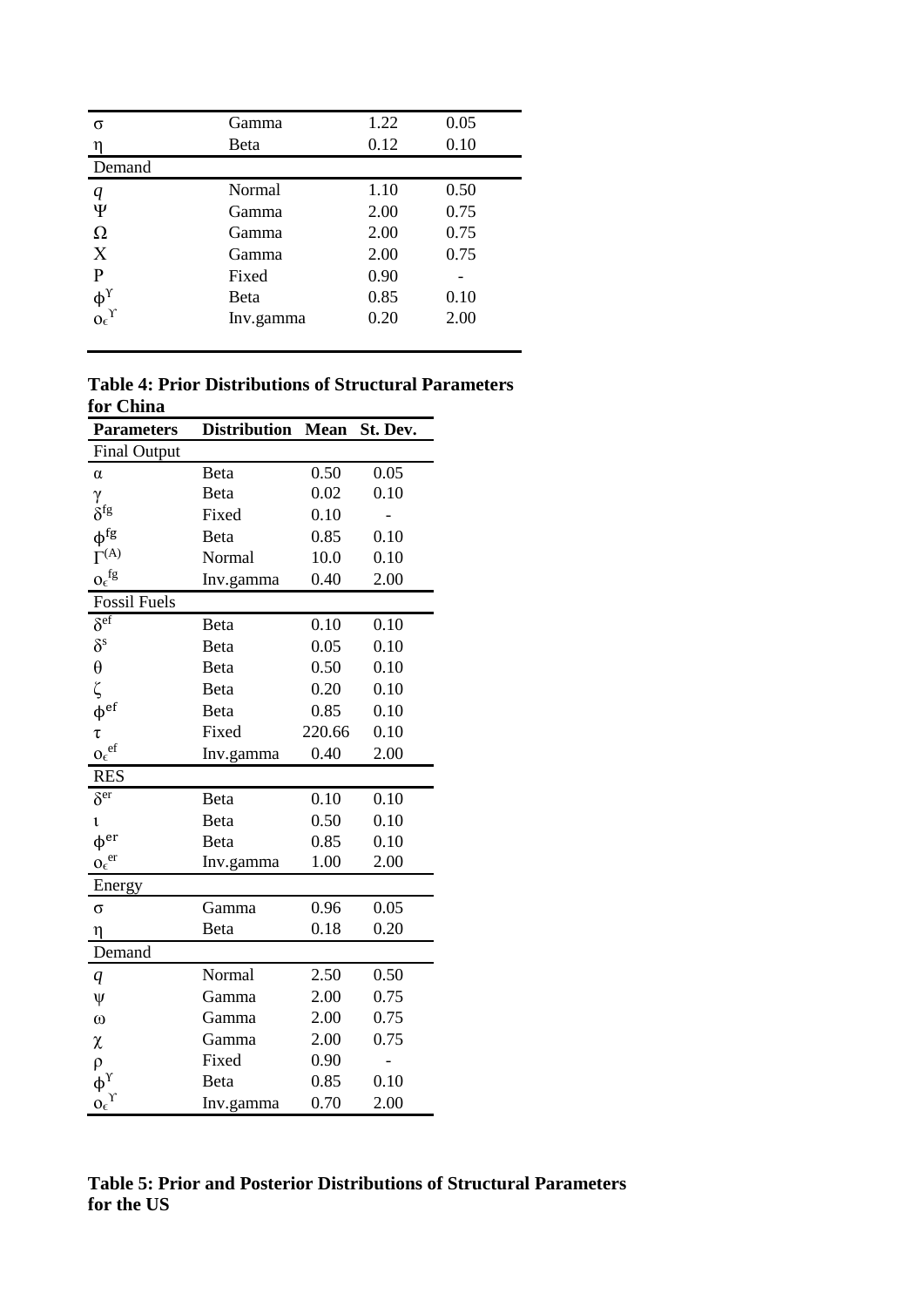| <b>Final Output</b>             |           |             |      |
|---------------------------------|-----------|-------------|------|
| α                               | Beta      | 0.60        | 0.05 |
| γ                               | Beta      | 0.02        | 0.10 |
| $\delta^{\rm fg}$               | Fixed     | 0.10        |      |
| $\phi$ <sup>fg</sup>            | Beta      | 0.85        | 0.10 |
| $\Gamma^{(A)}$                  | Normal    | 2.00        | 0.10 |
| $o_{\epsilon}$ fg               | Inv.gamma | 0.40        | 2.00 |
| <b>Fossil Fuels</b>             |           |             |      |
| $\delta^{\rm ef}$               | Beta      | 0.10        | 0.10 |
| $\delta^{\rm s}$                | Beta      | 0.05        | 0.10 |
| $\theta$                        | Beta      | 0.60        | 0.10 |
| ζ                               | Beta      | 0.20        | 0.10 |
| $\phi$ <sup>ef</sup>            | Beta      | 0.85        | 0.10 |
| τ                               | Fixed     | 66.93       | 0.10 |
| $o_{\varepsilon}^{\ e{f}}$      | Inv.gamma | 0.10        | 2.00 |
| <b>RES</b>                      |           |             |      |
| $\delta^{\rm er}$               | Beta      | 0.10        | 0.10 |
| ι                               | Beta      | 0.60        | 0.10 |
| $\phi$ <sup>er</sup>            | Beta      | 0.85        | 0.10 |
| $O_{\varepsilon}$ <sup>er</sup> | Inv.gamma | 1.00        | 2.00 |
| Energy                          |           |             |      |
| σ                               | Gamma     | 0.96        | 0.05 |
| η                               | Beta      | $0.08$ 0.10 |      |
| Demand                          |           |             |      |
| q                               | Normal    | 1.40        | 0.50 |
| ψ                               | Gammma    | 2.00        | 0.75 |
| $\omega$                        | Gamma     | 2.00        | 0.75 |
| χ                               | Gamma     | 2.00        | 0.75 |
| $\rho$                          | Fixed     | 0.90        |      |
| $\phi^{\Upsilon}$               | Beta      | 0.85        | 0.10 |
| $o_{\epsilon}^{\ \gamma}$       | Inv.gamma | 0.10        | 2.00 |

## **Impulse Response Functions for Final Output TFP and taste shifter**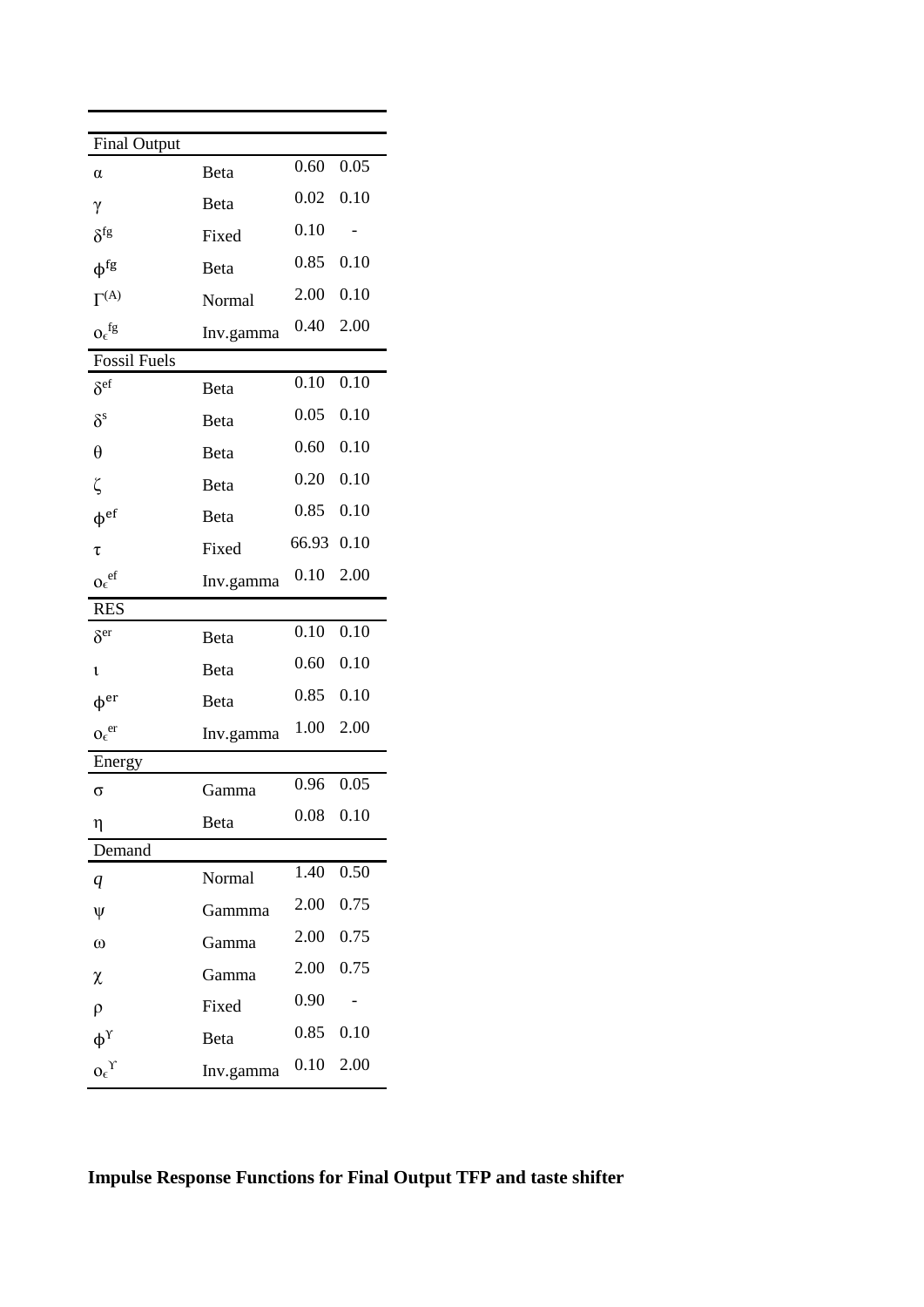A positive technology shock to final output (Figures 7b, 8b and 9b) generates an increase in production and consumption through a positive shift of final goods supply curves (Figures 7a, 8a and 9a) and productive factors demand curves in all three economies (Figures 7, 8 and 9). More specifically, in all countries, an increase in TFP generates different growth paths for energy demand (Figures 7c, 8c and 9c) and for both fossil fuel (Figures 7h, 8h and 9h) and RES prices (Figures 7i, 8i and 9i). This produces different quantitative responses. In the E.U.15 and China, the response of final output has almost the same shock size, whereas in the U.S., where the share of energy in the production function is higher than in China and the E.U.15, final output increases more than final output TFP. Moreover, a feature common to all countries is that the energy demand increase is mainly determined by the growth of fossil fuels rather than RES, due to the higher share of fossil fuels in the energy production function.

In the case of a demand shock to the preferences (Figures 10, 11 and 12), the dynamics of the variables is similar to the case of the final output TFP shock for all three countries. However, the growth of the productive factors demand curves is determined by tastes, the rise in which generates a positive shift of private consumption and, hence, higher production, through an increased input demand. Also, in this case there is an increase in RES quantity in all countries. However, there is a difference in the response of private consumption to the taste shifter (that is, a demand shock): very small for the U.S. and for China but larger for the E.U.15, where the persistence of taste shifter is greater.

#### **Figure 10: EU-15 Impulse Response Functions for a Positive TFP Shock on Final Output**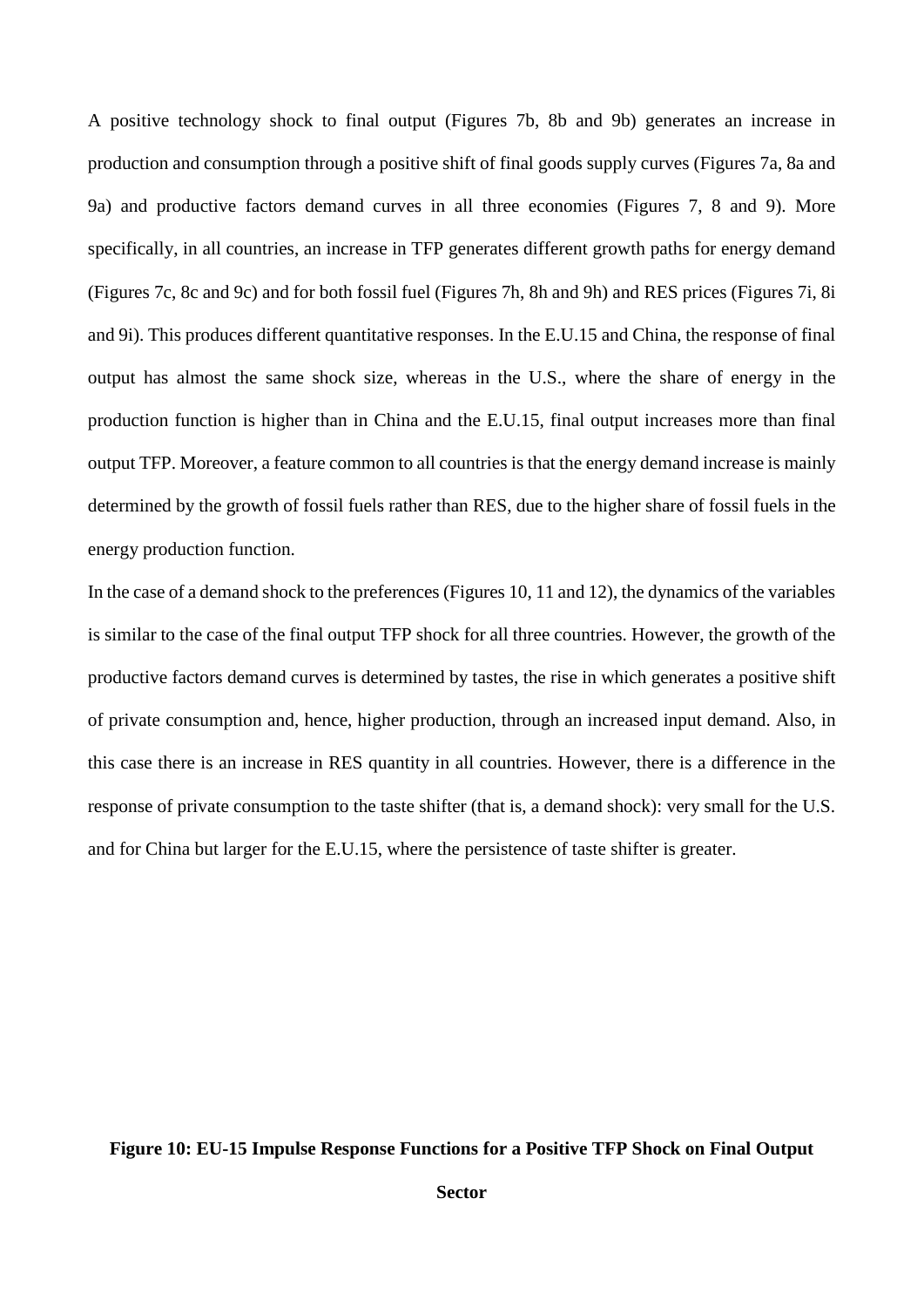

**Figure 11: China Impulse Response Functions for a Positive TFP Shock on Final Output** 

**Sector**



**Figure 12: US Impulse Response Functions for a Positive TFP Shock on Final Output Sector**



**Figure 13: EU-15 Impulse Response Functions for a Positive taste shifter**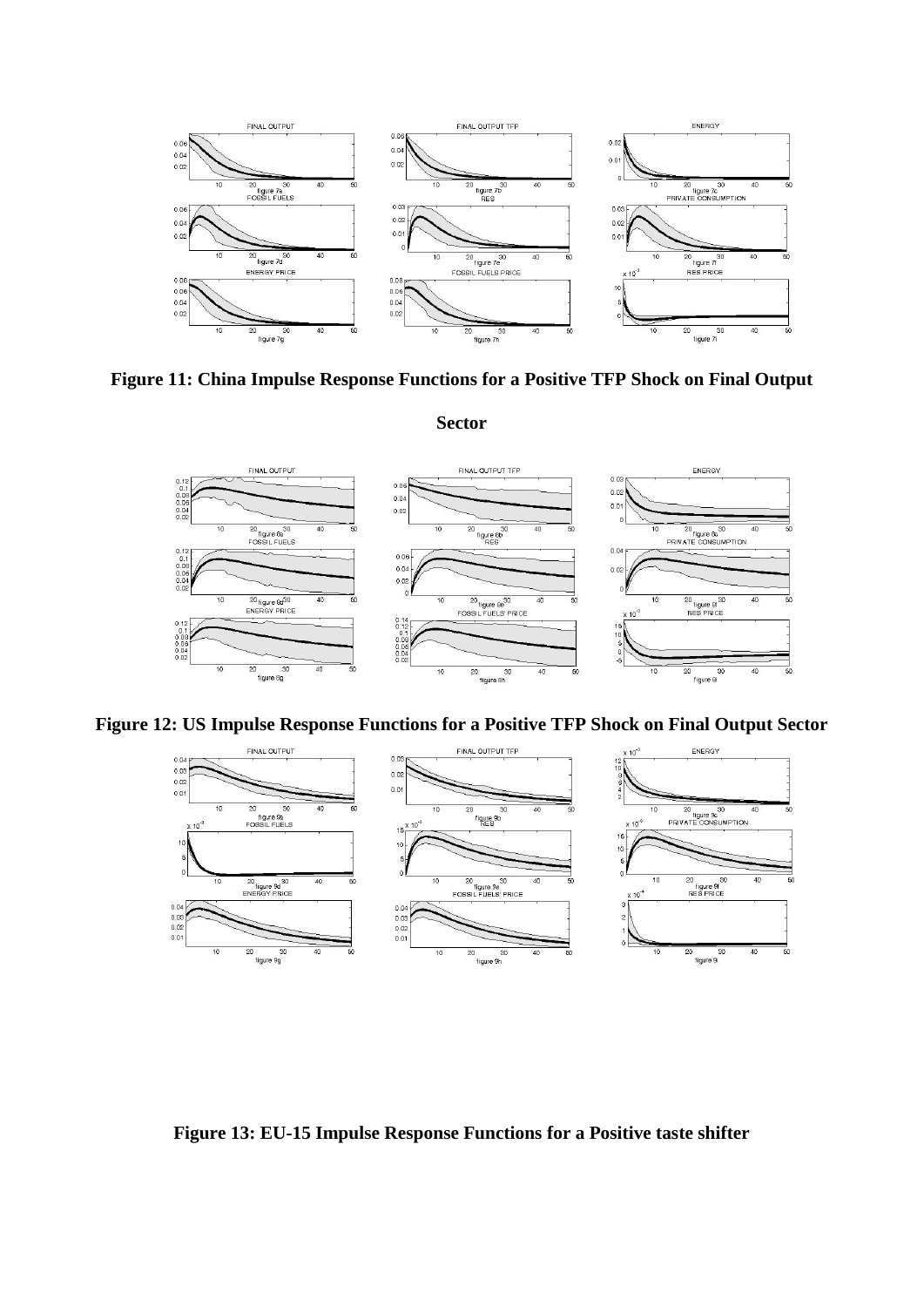

## **Figure 14: China Impulse Response Functions for a Positive taste shifter**



**Figure 15: US Impulse Response Functions for a Positive taste shifter**



### **The Model Diagnostics**

In order to evaluate the model diagnostics, we used simulated data and oil (fossil) prices time series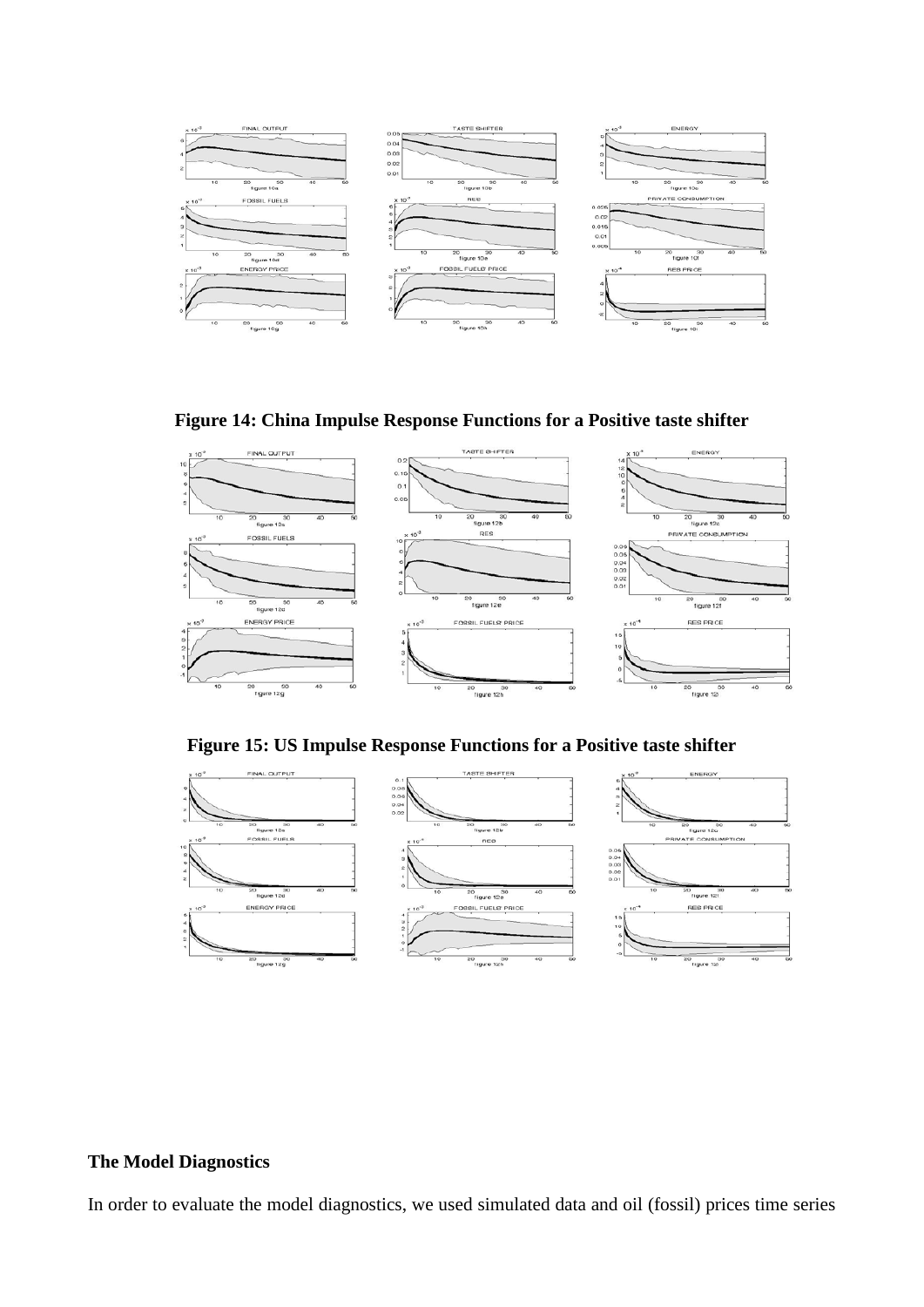data from 1987 to 2015 (Table 6). For no region did we find a statistically significant difference in the means and in the variances ratio. To better compare our model with the real world we also tested the full distributions. Table 6 shows results of a Kolmogorov-Smirnov test for equality of distribution functions. Results confirm that our simulated series and the actual data have the same distribution function, given that we cannot reject this hypothesis at 5%.

| Test                    | Oil    | Oil China             | Oil U.S.                                                           | Oil E.U.15            |
|-------------------------|--------|-----------------------|--------------------------------------------------------------------|-----------------------|
| mean                    | 0.0243 | 0.0258                | 0.0232                                                             | 0.0248                |
| t-test                  |        | $t = -1.1930$         | $t = 0.7461$                                                       | $t = -0.9634$         |
|                         |        | $P = 0.2429^{(b)}$    | $P = 0.4618^{(b)}$                                                 | $P = 0.3436^{(b)}$    |
| st. dev.                | 0.0118 | 0.0097                | 0.0095                                                             | 0.0121                |
| F-test                  |        | $f = 1.4918$          | $f = 1.5549$                                                       | $f = 0.9501$          |
|                         |        | Prob = $0.2959^{(c)}$ | Prob = $0.2489^{(c)}$                                              | Prob = $0.8932^{(c)}$ |
| Kolmogorov-Smirnov test |        | $K-S = 0.3103$        | $K-S = 0.1724$                                                     | $K-S = 0.2759$        |
|                         |        |                       | P-value = $0.079*$ P-value = $0.703^{(d)}$ P-value = $0.154^{(d)}$ |                       |

**Table 6: Moments and Distributions Tests (a) -Year 1987-2015 (Obs. = 28)-.**

 $\alpha$ ) Simulated regional oil prices do not include regional taxes (Euro/kWh).

(b) We do not find a statistically significant difference in the means.

(c) We do not find a statistically significant difference in the variances ratio.

(d) We cannot reject that series do not have the same distribution function.

\* Significant at 10%; \*\* significant at 5%; \*\*\* significant at 1%.

Finally, we have paired plotted quantiles of simulated series against actual data, finding that they are

very similar (Figure 16).

**Figure 16: Quantile – Quantile plot; Simulated Series** *vs.* **Actual Data.**